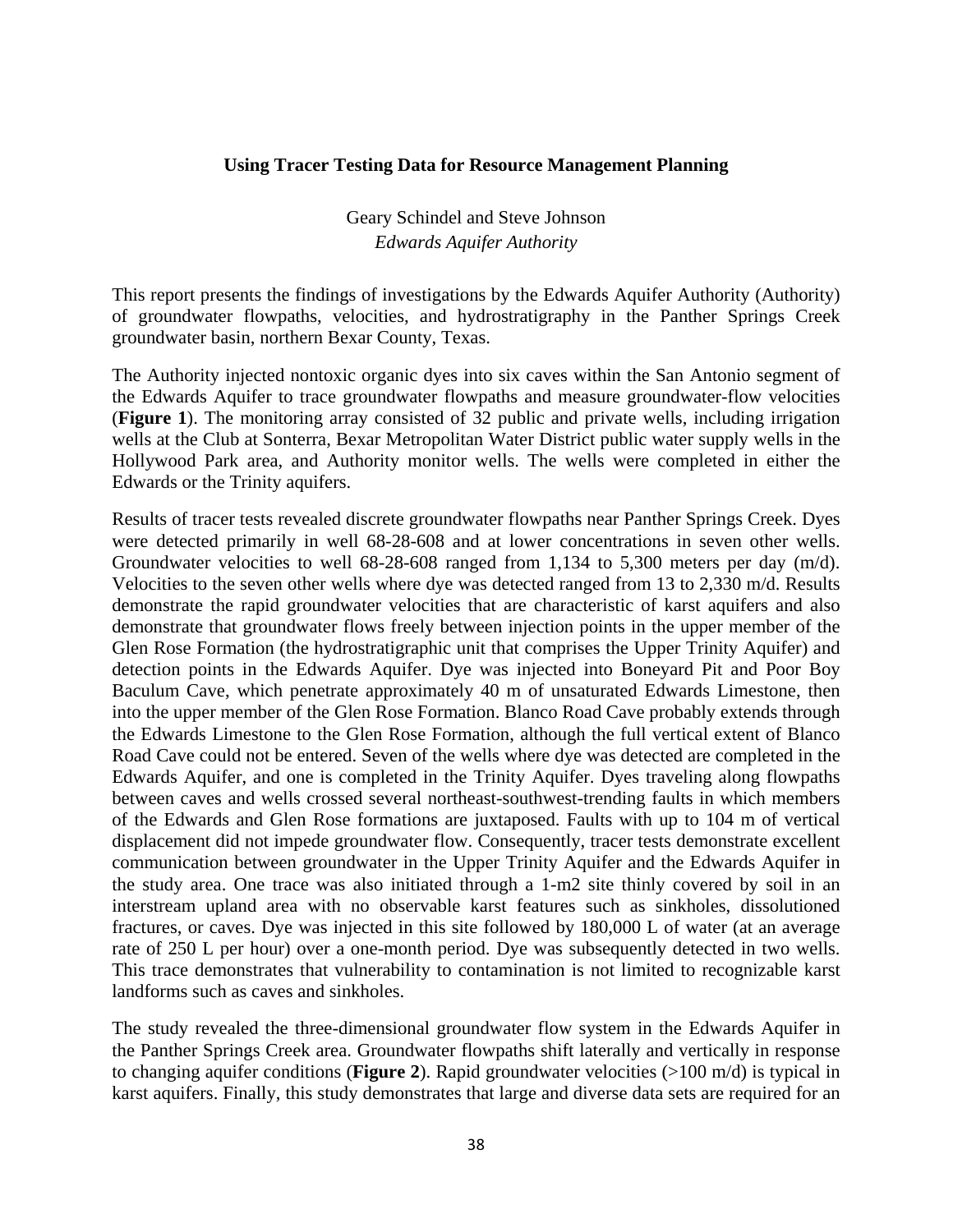adequate characterization of karst aquifers, including tracer tests, hydrophysical surveys, continuous water level measurements, cave mapping, and high-frequency water sampling.



*Figure 1. Map showing regional geology, monitor wells, and dye trace results.*